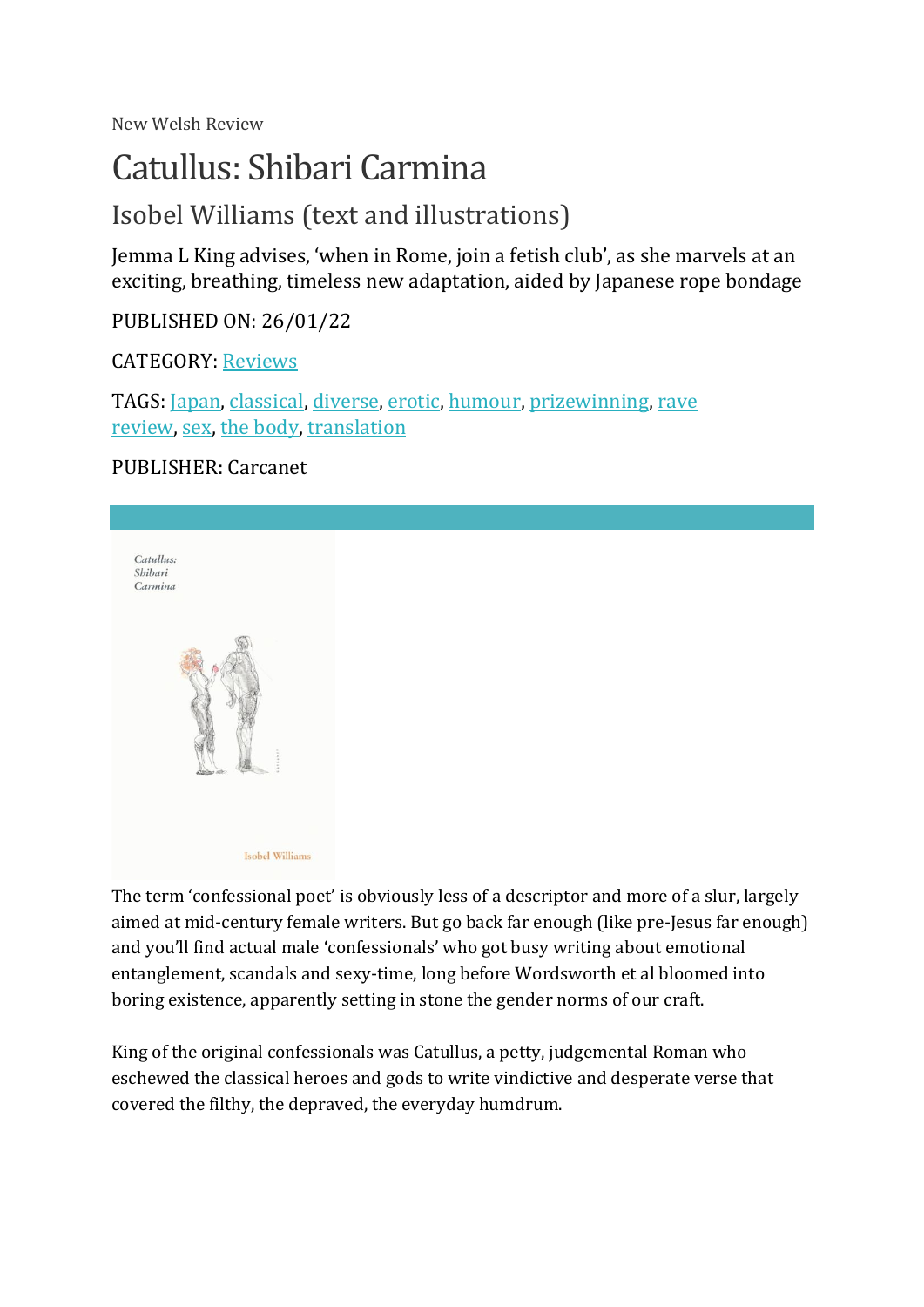And as artists, we can't seem to put him down. The man's had operas built around him, fussy romantic paintings composed of him. And obviously, he's inspired endless, endless poetry collections.

To give you an idea of how much of a cultural touchstone Catullus is, this is the second time that I've reviewed a contemporary collection based on his works, and the publisher of today's subject [Carcanet] already publishes three other 'Catulluses'.

#### **So what's new about [this one](https://www.carcanet.co.uk/cgi-bin/indexer?product=9781800170742)?**

Well, quite a lot actually. The poet/translator, Isobel Williams, has used an ingenious frame to rework Catullus' verse into something more contemporary: Japanese bondage.

As part of her research, Williams frequented a fetish venue in London, drawing pictures of men and women tying each other up in accordance with a practice known as 'shibari'. This became her jumping-off point into Catullus' world because, as she explains, 'Catullus was held in emotional bondage by affairs with men and women. The Roman Republic knew nothing of the Japanese archipelago: I use shibari simply as a context.'

As a symbolic device, it really works as a constant refrain that pulls the collection together. Shibari acts as a commentary on the world occupied by Catullus and his crew – the ropes and rope marks standing in for the binds and the finely balanced suspensions that encapsulated the politics of Rome.

Williams' erotic drawings from the bondage club are also used throughout [the book](https://www.carcanet.co.uk/cgi-bin/indexer?product=9781800170742). These Schiele-esque abstractions of sexual energy almost disassociate from reality, except for an anchoring curve of a breast here or a vaguely recognisable thigh there.

'Shibari', Williams explains, 'is a form of translation. The top arranges the bottom in a shape he or she could not hold or maybe even attain alone.'

This neat trick of resculpting people is not dissimilar to Williams' immediate task in hand, binding and posing Catullus' Latin poems, giving them new form for new audiences.

She achieves this with aplomb, and I even think Catullus purists can't fail to admire her daring reimagining of his greatest works. Every single verse is untangled and re-tied to speak directly to modernity. Williams' Rome is inhabited by 'vanilla boys' and 'spray tanned posers from Watford'. In this Rome, sex pests send dick pics and bedrooms reek of Lynx and wanking.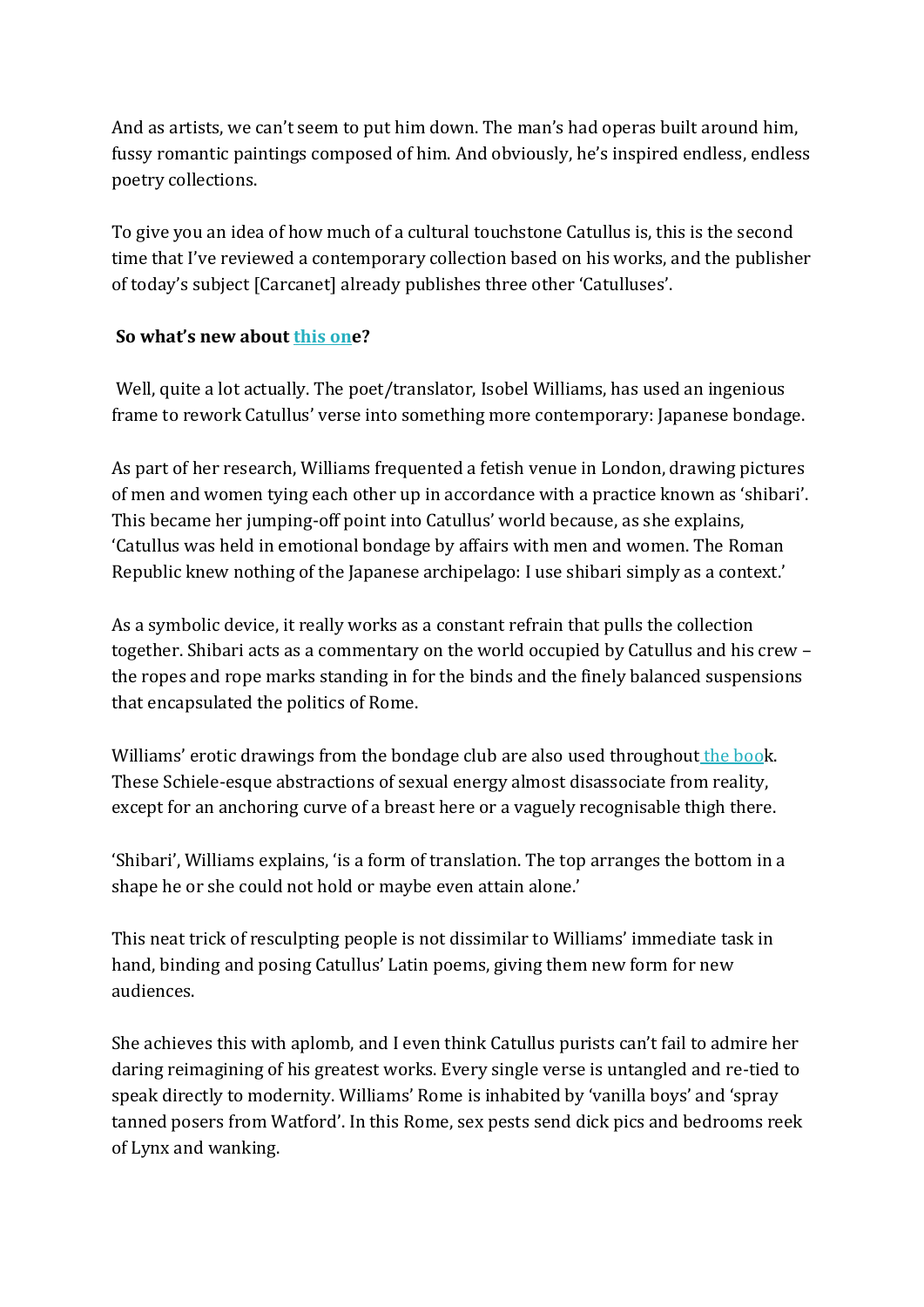If you're not familiar with Catullus, you might think that this all sounds a bit try-hard but this is a man who opened one of his most famous poems with the immortal line 'Pēdīcābō ego vōs et irrumābō', or, 'I will sodomise and face-fuck you'. Williams emphatically isn't taking liberties here but enacting a sort of restoration of the original's shock value.

#### **Shock value in safe-space times**

On this point, let's take a look at '15', a poem that verily was not built for these triggering times. Famously, Catullus threatens a would-be rapist of his lover with vengeance in the form of, um, rape.

Lesser writers might approach this source material with reservation, perhaps abstracting the sense of the thing into unintelligible pixels to avoid whatever idiotic row might conceivably break out upon publication of the book. But Williams stares the material straight in the face and explicitly recreates Catullus' livid flight of fancy. For this, I applaud her resolve to respect the original. Brava!

Williams has a talent for peppering the text with Catullus' petty obsessions. His jealousies for example: 'He is no Master / And he's broke…. Spin it any way you like / But he's no Master / And he's broke.'. These detours humanise the person that Catullus was.

But actually, and unsurprisingly, sex is at the root of everything. It drives Catullus' rages, his torments, his judgements. It gets him out of bed in the morning.

## Cousining up the source material with an allegorical sheen of London sexdungeon fetish is just a masterstroke.

I have to admit at this point that bondage is not my kink so I genuinely believe that I'm missing a layer of response to [Catullus: Shibari Carmina.](https://www.carcanet.co.uk/cgi-bin/indexer?product=9781800170742) But if rope is your thing, then you're probably never going to meet a more perfect artistic rendering of how you sensually respond to the world.

It goes beyond that, though. Williams has served up what is possibly one of the most exciting translation volumes of recent years. I love the intertextuality (references to